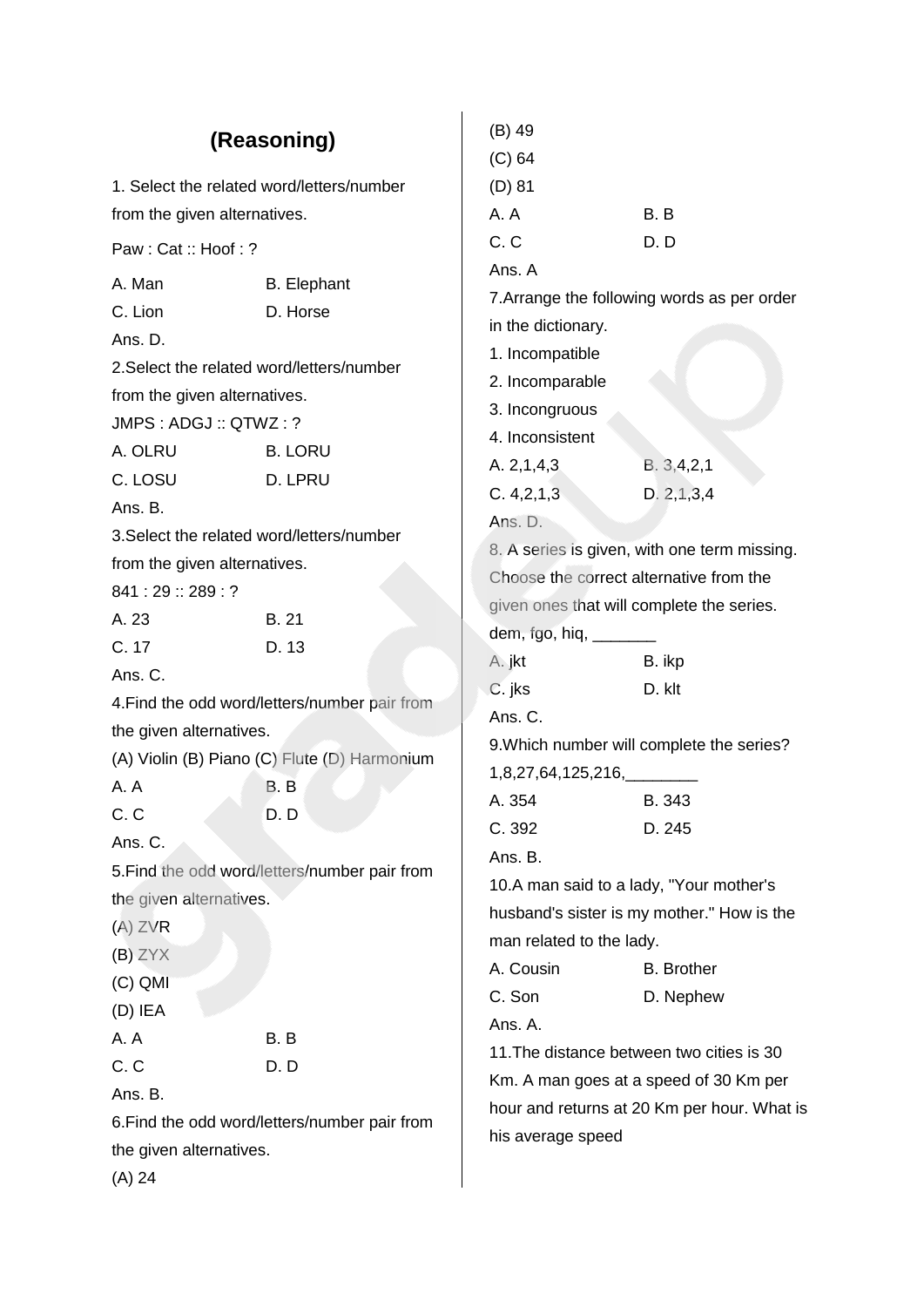A. 25 Km/hr B. 24 Km/hr C. 10 Km/hr D. 26 Km/hr Ans. B. 12.From the given alternative words, select the word which can be formed using the letters of the given word: COMPANIONSHIP A. OPEN B. OPIUM C. OPINION D. NATION Ans. C. 13.If THOUGHT is coded as THGUOHT then THROAT will be coded as A. TAROHT B. TAORTH C. TAROHH D. TAORHT Ans. B. 14.If (─) stands for division, (+) stands for multiplication,  $(+)$  stands for subtraction and (×) stands for addition, which one of the following equations is correct? A. 100+5−10×250÷200 = 100 B. 200+10−20×200÷100 = 150 C.  $50 \times 5 \div 10 \div 100 - 75 = 50$ D.  $300+5-20\times200+100 = 200$ Ans. A.  $15.$  If,  $1*2=1$ ,  $2*3 = -1$  and 3\*4= -5, Then find the value of 7\*9= ? A. -47 B. -29  $C. -2$  D. -9 Ans. A. 16.Find the missing term in the following question:-  $\overline{P}$ 8 64  $27$ A. 3 B. 9 C. 1 D. 7 Ans. C.

17.A girl walks 30m towards south, thn turning to her right she walks 30m, then turning to her left, she walks 20m, again she turns to her left and walks 30m. How far is she from her initial position? A. 20 mtr B. 30 mtr C. 50 mtr D. 60 mtr Ans. C. 18.Consider the given statement/s to be true and decide which of the given conclusions/assumptions can definitely be drawn from the given statement. Statement: No man is a donkey. Ajay is a man. Conclusion I: Ajay is not a donkey. II: All man are not Ajay. A. Only conclusion I follows B. Only conclusion II follows C. Both conclusion I and conclusion II follow D. Neither conclusion I nor conclusion II follows Ans. A. 19.Find the number of triangles in the figure. A. 12 B. 14 C. 16 D. 18 Ans. A. 20.14 notebooks of a class were corrected with ink pen while 22 notebooks were corrected with colour pencil. If 4 notebooks were corrected with both, what is the

strength of class?

| A. 30   | B. 32 |
|---------|-------|
| C. 28   | D. 25 |
| Ans. B. |       |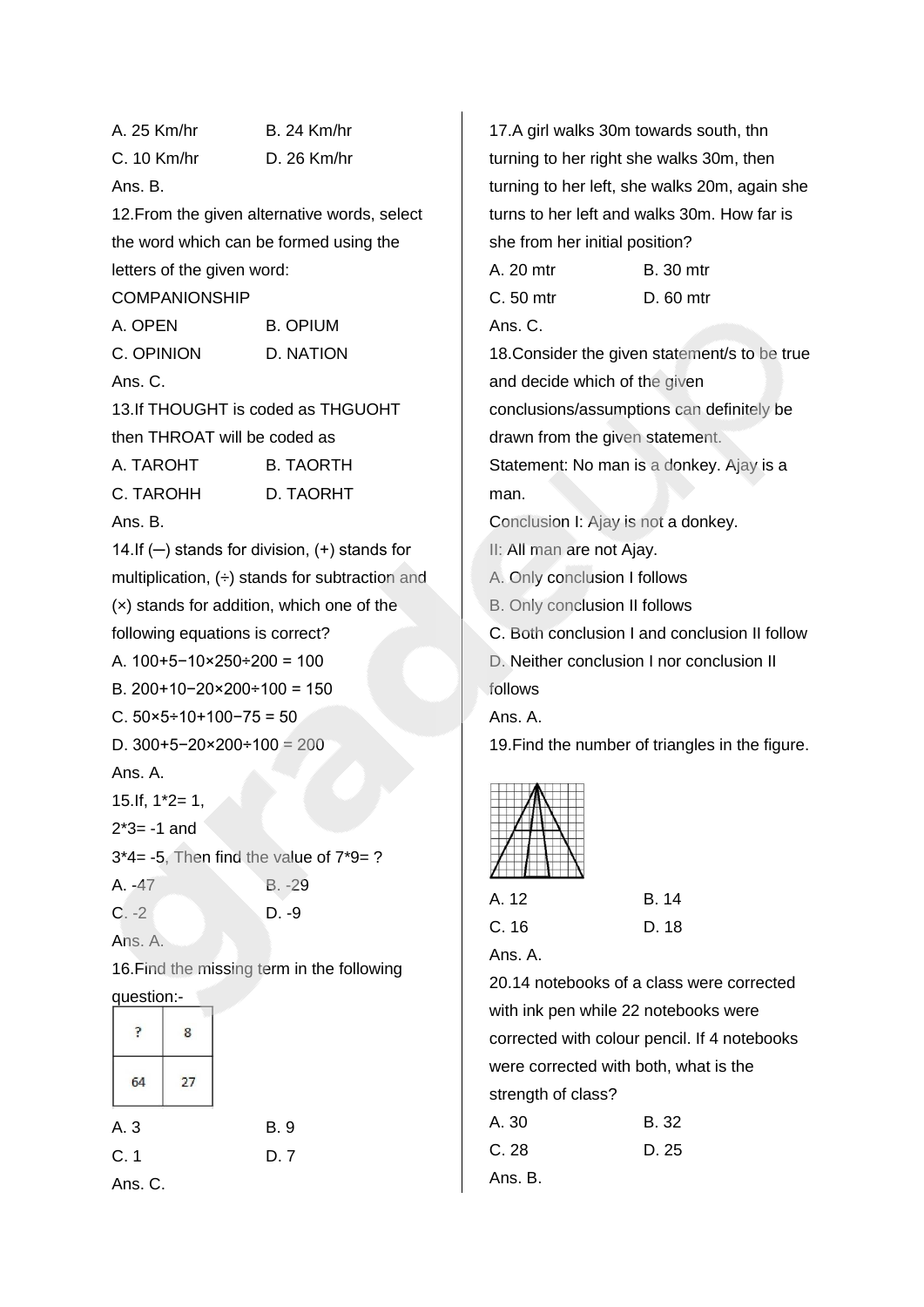21.Which answer figure will complete the pattern in the figure?





22.From the given answer figures, select the

one in which the figure is hidden/embedded.



Ans. A.

23.A piece of paper is folded and cut as shown below in the figures. From the given answer figures, indicate how it will appear

#### when opened.





### Ans. B.

24.If a mirror is placed on the line MN, then which of the answer figures is the right





25.In the question, a word is represented by only one set of numbers as given in any one of the alternatives. The sets of numbers given in the alternatives are represented by two classes of alphabets as in two matrices given below. The columns and rows of Matrix I are numbered from 0 to 4 and that of Matrix II are numbered from 5 to 9. A letter from these matrices can be represented first by its row and next by its coloumn,e.g., A can be represented by 14,21,33 etc., and P can be represented by 56,75,87 etc. You have to identify the set for the word 'ARTS'.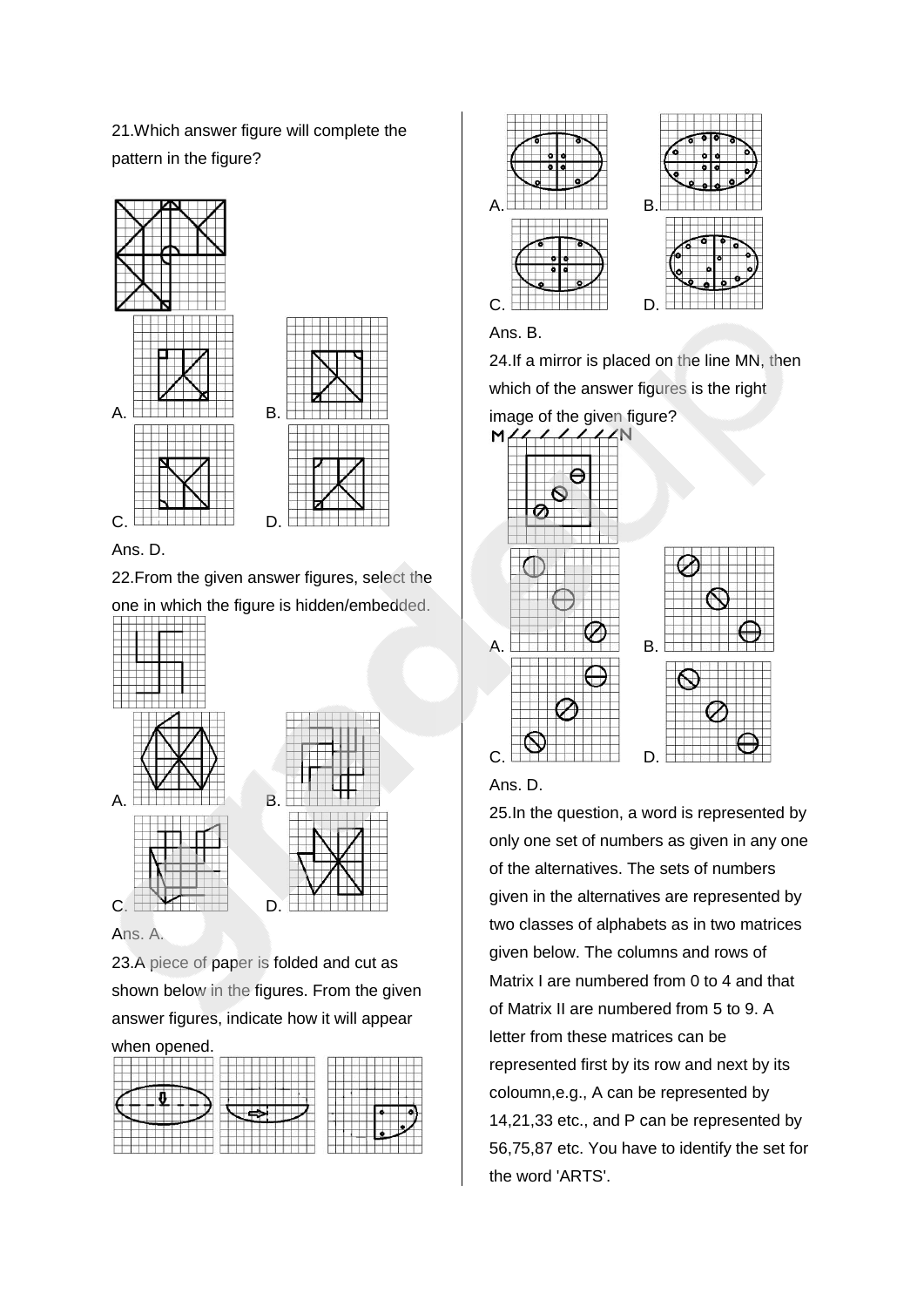|                |                   | Matrix-I           |                |                |                   |        |                | Matrix-II      |                |              |        |
|----------------|-------------------|--------------------|----------------|----------------|-------------------|--------|----------------|----------------|----------------|--------------|--------|
|                | $\ddot{\text{o}}$ | b.<br>$\mathbf{1}$ | $\overline{2}$ | $\overline{3}$ | $\overline{4}$    |        | 5              | 6              | $\overline{7}$ | 8            | $\,$ 9 |
| $\circ$        | B                 | H                  | A              | R              | $\mathsf{T}$      | 5      | s              | p              | ε              | A            | к      |
| $\mathbf{1}$   | R                 | T                  | B              | н              | A                 | 6      | $\overline{A}$ | <b>OV</b><br>K | s              | $\mathbf{p}$ | E      |
| $\overline{2}$ | H                 | A                  | $\ddot{R}$     | т              | B                 | 7      | p              | E              | А              | K            | S      |
| 3              | T                 | B                  | H              | A              | R                 | ×<br>8 | K              | st.<br>s       | P              | E            | A      |
| $\overline{4}$ | A                 | $\mathbf R$        | T              | tena<br>B      | <b>SOCIA</b><br>н | 9      | E              | n sa<br>A      | K              | s            | p      |

A. 02, 12, 22, 67 B. 40, 41, 42, 78 C. 95, 34, 23, 86 D. 65, 22, 23, 67 Ans. D.

## **(General Awareness)**

| 26. During whose Viceroyalty, the capital of                                                                                |                                           |  |  |  |
|-----------------------------------------------------------------------------------------------------------------------------|-------------------------------------------|--|--|--|
| India was shifted from Calcutta to Delhi?                                                                                   |                                           |  |  |  |
| A. Lord Canning B. Lord Harding                                                                                             |                                           |  |  |  |
| C. Lord Lytton D. Lord Clive                                                                                                |                                           |  |  |  |
| Ans. B.                                                                                                                     |                                           |  |  |  |
|                                                                                                                             | 27. Who among the following was the court |  |  |  |
| physician of Kanishka?                                                                                                      |                                           |  |  |  |
| A. Vasumitra                                                                                                                | B. Nagarjuna                              |  |  |  |
| C. Charaka                                                                                                                  | D. Patanjali                              |  |  |  |
| Ans. C.                                                                                                                     |                                           |  |  |  |
| 28. The region which is a water divide                                                                                      |                                           |  |  |  |
|                                                                                                                             | between the Ganga and Indus river systems |  |  |  |
| $is$ . The set of $\sim$ 100 $\sim$ 100 $\sim$ 100 $\sim$ 100 $\sim$ 100 $\sim$ 100 $\sim$ 100 $\sim$ 100 $\sim$ 100 $\sim$ |                                           |  |  |  |
| A. Haridwar                                                                                                                 | B. Namchobarva                            |  |  |  |
| C. Alakananda                                                                                                               | D. Ambala                                 |  |  |  |
| Ans. D.                                                                                                                     |                                           |  |  |  |
| 29. Subordinate courts are supervised by                                                                                    |                                           |  |  |  |
|                                                                                                                             |                                           |  |  |  |
| A. Supreme Court B. District Court                                                                                          |                                           |  |  |  |
| C. High Court                                                                                                               | D. Parliament                             |  |  |  |
| Ans. C.                                                                                                                     |                                           |  |  |  |
| 30. Which of the following is the world's top                                                                               |                                           |  |  |  |
| environmental conservation award?                                                                                           |                                           |  |  |  |
| A. Golden Bear Award                                                                                                        |                                           |  |  |  |
| <b>B. Golden Panda Award</b>                                                                                                |                                           |  |  |  |

C. Golden Globe Award D. Golden Palms Award Ans. B. 31.A galvanometer can be converted to a voltmeter by connecting A. a high resistance in parallel B. a high resistance in series C. a low resistance in series D. a low resistance in parallel Ans. B. 32.Bee sting contains\_\_\_\_\_\_\_\_\_\_\_\_\_\_\_\_ A. An acidic liquid B. a salt solution C. an alkaline liquid D. a corrosive liquid Ans. A. 33.Which scheduling service is used to handle traffic with different priorities? A. Traffic management B. QoS traffic scheduling C. QoS Scheduler D. Qos Manager Ans. B. 34.The outer most layer of Sun is known as\_\_\_\_\_\_\_\_\_\_\_ A. Chromosphere B. Photosphere C. Radioactive zone D. Corona Ans. D. 35.Highest percentage of carbon is found in which form of coal? A. Anthracite B. Bituminous C. Peat D. lignite Ans. A. 36.Which country has the largest internet users? A. USA B. China C. India D. Russia Ans. B. 37.The xylem in plants are responsible for: A. transport of water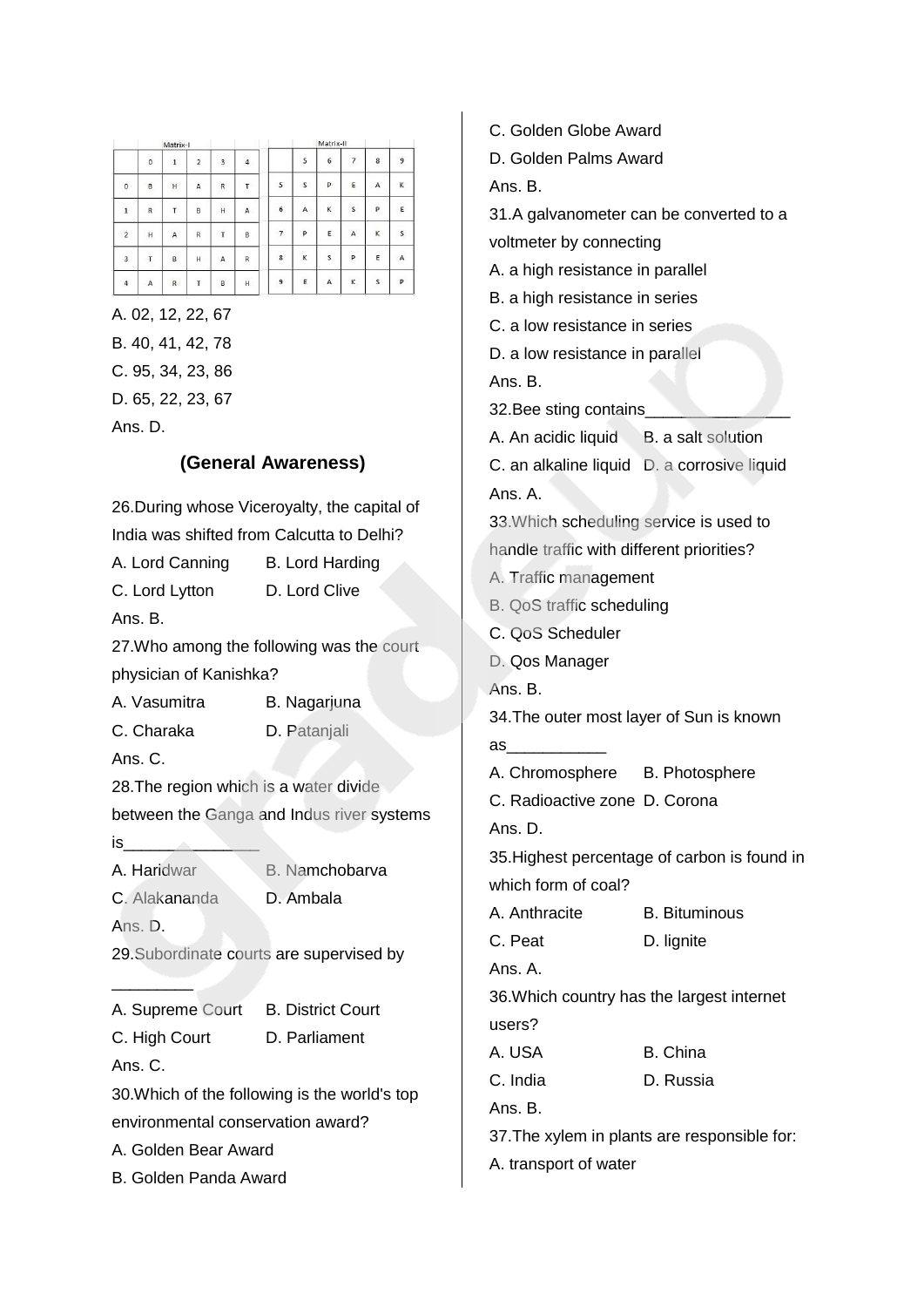| B. transport of food                          | Ans. C.                                       |                                          |                                                                                                                  |                                              |  |  |
|-----------------------------------------------|-----------------------------------------------|------------------------------------------|------------------------------------------------------------------------------------------------------------------|----------------------------------------------|--|--|
| C. transport of amino acids                   |                                               | 43. Ring of Fire is found commonly       |                                                                                                                  |                                              |  |  |
| D. transport of oxygen                        |                                               | in.                                      |                                                                                                                  |                                              |  |  |
| Ans. A.                                       | A. Pacific Ocean                              |                                          | <b>B.</b> Atlantic Ocean                                                                                         |                                              |  |  |
|                                               | 38. Which of the following cities is the new  | C. Indian Ocean                          |                                                                                                                  | D. Arctic Ocean                              |  |  |
| capital of Seemaandhra?                       |                                               | Ans. A.                                  |                                                                                                                  |                                              |  |  |
| A. Amaravati                                  |                                               |                                          | 44. Which of the following bacterium causes                                                                      |                                              |  |  |
| <b>B.</b> Secunderabad                        |                                               |                                          |                                                                                                                  | crown gall disease in plants?                |  |  |
| C. Vijayawada                                 |                                               | A. Bacillus thurigiensis                 |                                                                                                                  |                                              |  |  |
| D. Vishakhapatnam                             |                                               |                                          |                                                                                                                  | B. Agrobacterium tumefaciens                 |  |  |
| Ans. A.                                       |                                               |                                          |                                                                                                                  | C. Pseudomonas fluorescens                   |  |  |
|                                               | 39. Which State Government has recently       | D. None of these                         |                                                                                                                  |                                              |  |  |
| abolished "agriculture income tax"            |                                               | Ans. B.                                  |                                                                                                                  |                                              |  |  |
| A. Karnataka                                  | B. Rajasthan                                  |                                          |                                                                                                                  | 45. Eustachian Tube is located in which part |  |  |
| C. Bihar                                      | D. Asssam                                     | of human body?                           |                                                                                                                  |                                              |  |  |
| Ans. A.                                       |                                               | A. Nose                                  |                                                                                                                  | B. Ear                                       |  |  |
|                                               | 40. Which of the following is not a method of | C. Eyes                                  |                                                                                                                  | D. Throat                                    |  |  |
| estimating national income?                   |                                               | Ans. B.                                  |                                                                                                                  |                                              |  |  |
| A. Expenditure method                         |                                               |                                          |                                                                                                                  | 46. Which part of the brain plays an         |  |  |
| <b>B.</b> Output method                       |                                               |                                          |                                                                                                                  | important role in motor control?             |  |  |
| C. Matrix method                              |                                               | A. Cerebellum                            |                                                                                                                  | <b>B.</b> Cerebrum                           |  |  |
| D. Income method                              |                                               | C. Medulla                               |                                                                                                                  | D. Pons                                      |  |  |
| Ans. C.                                       |                                               | Ans. A.                                  |                                                                                                                  |                                              |  |  |
|                                               | 41. If the name of a tribe has to be excluded |                                          |                                                                                                                  | 47. The frequency of direct current is       |  |  |
|                                               | from the list of Scheduled Tribe, who has the |                                          |                                                                                                                  |                                              |  |  |
| power for such exclusion?                     |                                               | A. Zero                                  |                                                                                                                  | <b>B.</b> 50 HZ                              |  |  |
| A. President                                  |                                               | C. 60 HZ                                 |                                                                                                                  | D. 100 HZ                                    |  |  |
| <b>B.</b> Parliament                          |                                               | Ans. A.                                  |                                                                                                                  |                                              |  |  |
| C. National Commission for Scheduled          |                                               |                                          |                                                                                                                  | 48. The veda which deals with the rituals is |  |  |
| <b>Tribes</b>                                 |                                               |                                          | known as the control of the control of the control of the control of the control of the control of the control o |                                              |  |  |
| D. Union Council of Ministers                 |                                               | A. Rigveda                               |                                                                                                                  | B. Yajurveda                                 |  |  |
| Ans. B.                                       |                                               | C. Samaveda                              |                                                                                                                  | D. Atharvaveda                               |  |  |
| 42. Project 'Sankalp' started for the purpose | Ans. B.                                       |                                          |                                                                                                                  |                                              |  |  |
|                                               |                                               | 49. Prime Minister's 'Ujjwala Yojana' is |                                                                                                                  |                                              |  |  |
| A. To eradicate illiteracy                    | related to ____________________               |                                          |                                                                                                                  |                                              |  |  |
| <b>B.</b> To eradicate Polio                  |                                               |                                          | A. Free distribution of LPG connections to                                                                       |                                              |  |  |
| C. To eliminate AIDS/HIV                      |                                               | socially backward classes.               |                                                                                                                  |                                              |  |  |
| D. To eliminate unemployment                  | B. Free electric connections to members of    |                                          |                                                                                                                  |                                              |  |  |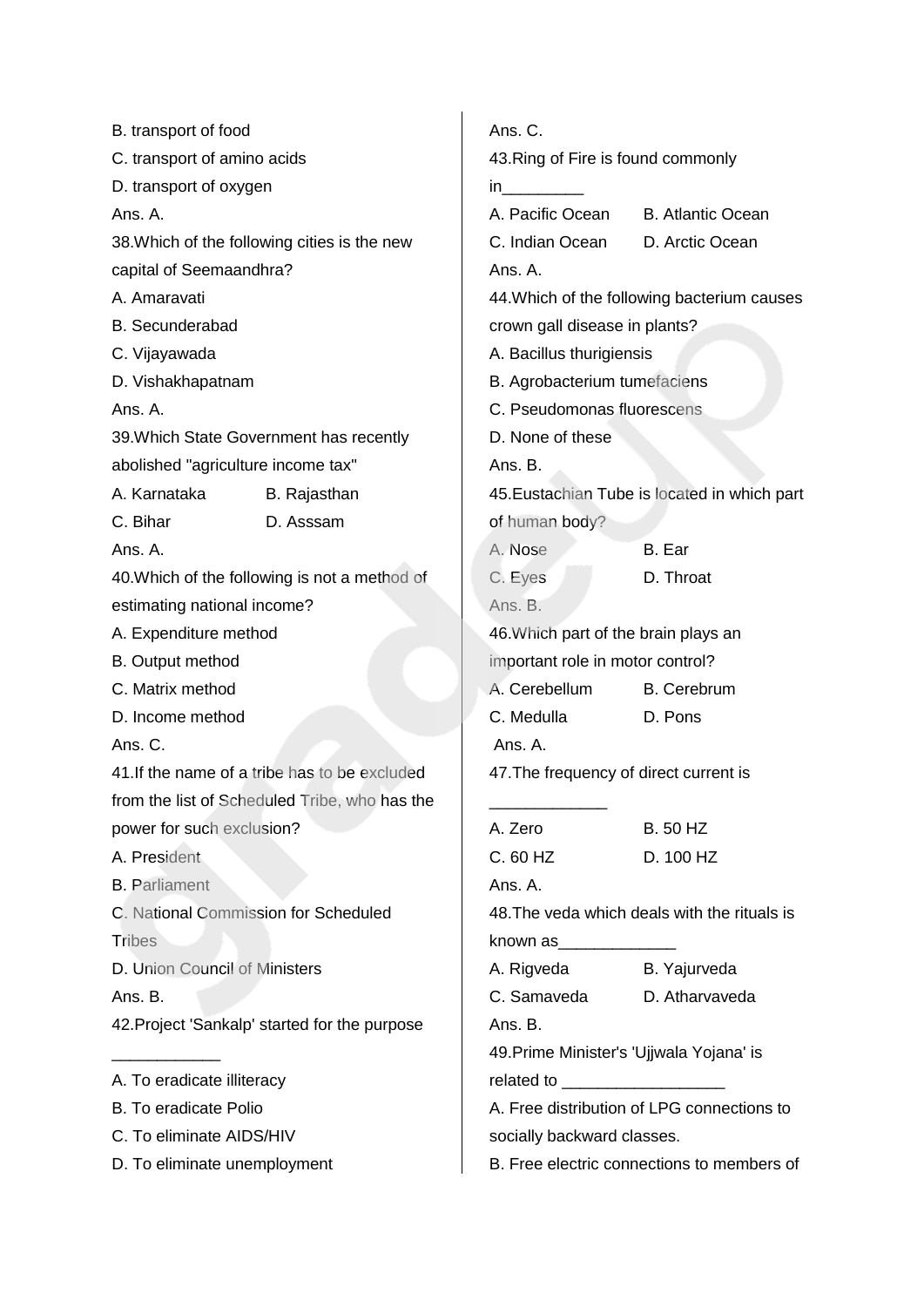Scheduled Castes and Scheduled Tribes. C. Mass immunisation campaign for children. D. None of the these. Ans. A.

50.'Agronomy' is the practice of raising

A. Plants and Animals B. Crop plants C. Agriculture

D. Fruit plants only

\_\_\_\_\_\_\_\_\_\_\_\_\_\_

Ans. A.

# **(Quantitative Aptitude)**

51.The sum of two positive integers is 80 & difference between them is 20. Then what is difference of squares of those numbers ?

| A. 1400 | <b>B.</b> 1600 |
|---------|----------------|
|         |                |

| C. 1800 | D. 2000 |
|---------|---------|
|         |         |

Ans. B.

52.The difference between the selling prices of an article sold at 4% and 3% profits is 3. The cost price of the article is :

A. 400 B. 350 C. 300 D. 100

Ans. C.

53.In a school there are 1500 students, 44% of them are girls. Monthly fee of each boy is 540 and fee of each girl is 25% less than that of a boy. The sum of fees of boys & girl is

| A. 720600 |  | B. 720800 |
|-----------|--|-----------|
| C. 720900 |  | D. 721000 |

Ans. C.

54.The time for a train of length 110 metres

running at the speed of 72 km/hr to cross a bridge of length 132 metres is

A. 9.8 sec B. 12.1 sec C. 12.42 sec D. 14.3 sec Ans. B. 55. Simplify the equation fy the equation $\big(0.73\big)^{\!3}+\big(0.27\big)^{\!3}$  $\frac{(0.73) + (0.27)}{(0.73)^2 + (0.27)^2 - (0.73) \times (0.27)}$ A. 1 B. 0.4087 C. 0.73 D. 0.27 Ans. A. 56. If  $x + \frac{1}{x} = -2$ *x*  $+$   $\dot{-}$  = -2, then the value of 7 7  $x^7 + \frac{1}{x^7}$ *x*  $+\frac{1}{\sqrt{2}}$  is A. 1 B. -1 C. 0 D. -2 Ans. D.

57.In a circle, two arcs of unequal length subtend angles in the ratio 5:3. If the smaller angle is 45° then the measure of other angle in degrees.

| A. 75°       | $B.72^\circ$  |
|--------------|---------------|
| $C.60^\circ$ | D. $78^\circ$ |

Ans. A.

58.The orthocentre of an obtuse-angled

triangle lies

A. inside the triangle

B. outside the triangle

C. on one side of a triangle

D. none of these

Ans. B.

59. If a.sin  $45^\circ$  cos  $45^\circ$  tan $60^\circ$  = tan $245^\circ$  cos60° then find the value of a ?

A. 
$$
\frac{1}{\sqrt{3}}
$$
  
B.  $\sqrt{3}$   
C. 1  
D.  $\frac{\sqrt{3}}{3}$ 

Ans. A.

60.Ganesh, Ram and Sohan together can complete a work in 16 days. If Ganesh and

2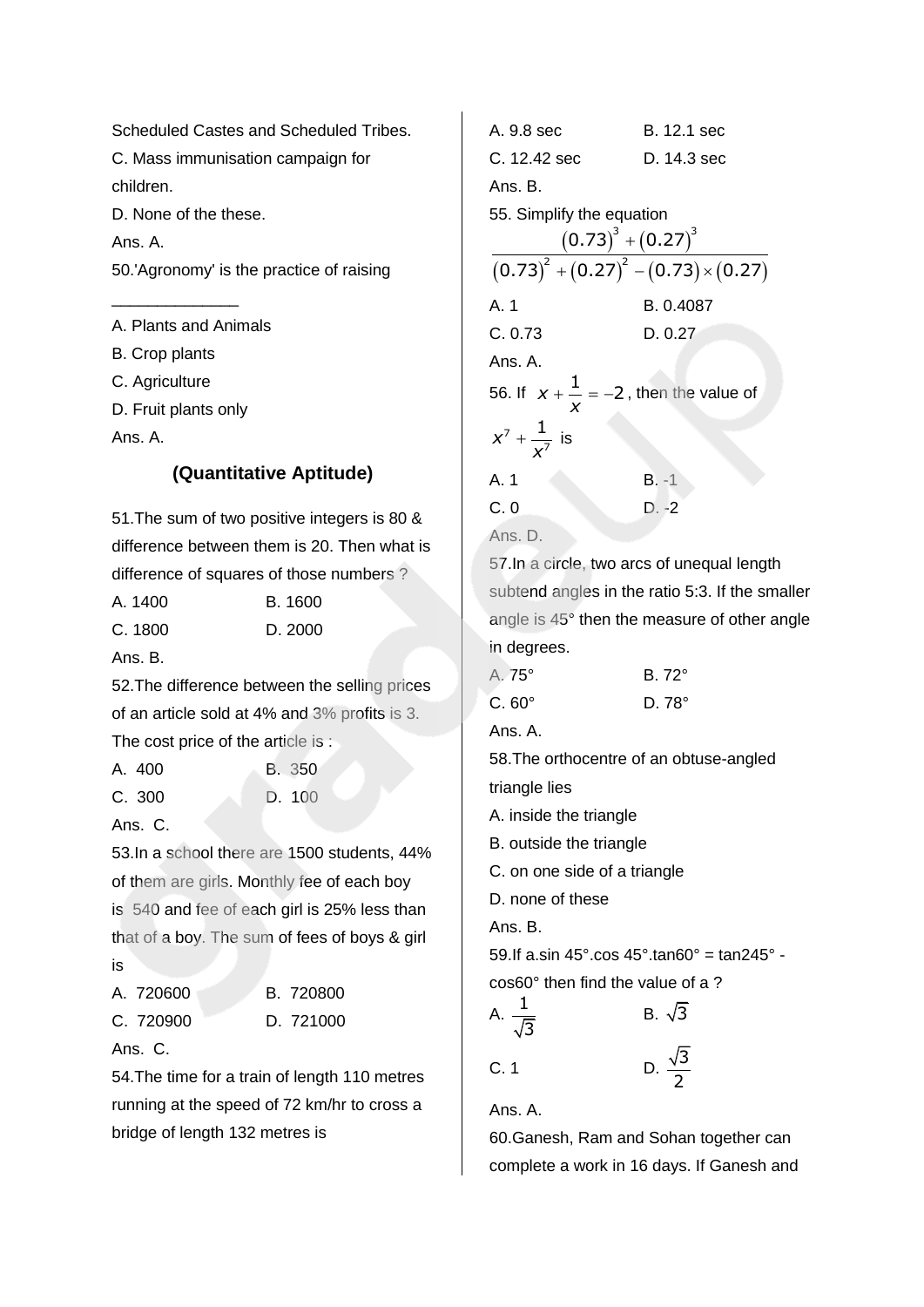Ram together can complete the same work in 24 days. The number of days Sohan alone takes, to finish the work is

A. 40 B. 48

C. 32 D. 30

Ans. B.

61.The radius of base of a right circular cone is 6cm and its slant height is 10cm. Then its volume is

| (use $\Pi = 22/7$ )     |               |
|-------------------------|---------------|
| A. 301.71 cm3           | B. 310.71 cm3 |
| $C.301.17 \text{ cm}$ 3 | D. 310.17 cm3 |
| Ans. A.                 |               |

62.A shop keeper allows 20% discount on the marked price on his articles. Find the marked price of an article for which he charges 740

| A. 725 | B. 875  |
|--------|---------|
| C. 925 | D. 1040 |

Ans. C.

63.A truck covers a distance of 550 metres in one minute where as a bus covers a distance of 33 km in 3/4 hours. Then the ratio of their speeds is

| A. 1:3 | B.2:3  |
|--------|--------|
| C.3:4  | D. 1:4 |

#### Ans. C.

64.Seven years ago, the average age of A, B and C was 51 years. If A is 3 years older than B and B is 3 years older then C then the present ages of A, B and C are ( in year) A. 61, 58 and 55 B. 54, 51, and 48 C. 55, 58, and 61 D. 48, 51 and 54

Ans. A.

65. If  $a2 + b2 + c2 = 14$  and  $a + b + c = 6$ . then the value of  $(ab + bc + ca)$  is, A. 11 B. 12 C. 13 D. 14 Ans. A. 66. If  $\frac{a}{b} + \frac{b}{c} = 1$ , *b a*  $t + \frac{b}{b} = 1$ , then the value of  $a^3 + b^3$ is A. 1 B. 0  $C -1$  D. 2 Ans. B. 67.If O is the centre of a circle of radius 5 cm. At a distance of 13 cm from O, a point P is taken. From this point, two tangents PQ and PR are drawn to the circle. Then , the

area of quadrilateral PQOR is A.  $60 \text{ cm}^2$  B. 32.5 cm<sup>2</sup> C.  $65 \text{ cm}^2$  D. 30 cm<sup>2</sup>

## Ans. A.

68. A, B and C are three points on a circle with centre O. The tangent at C meets BA produced at T. If ∠ATC = 30° and ∠ACT = 48°,then what is the value of ∠AOB ? A. 78° B. 96° C. 102° D. 108° Ans. D. 69.If  $3\sin\theta$  +  $4\cos\theta$  = 5 (0 <  $\theta$  < 900 ) then the value of sinθ is A. 1/5 B. 2/5 C. 3/5 D.4/5

Ans. C.

70.Two men standing on same side of a pillar 75 metre high, observe the angles of elevation of the top of the pillar to be 30° and 60° respectively the distance between two men is

| A.100 $\sqrt{3}$ $m$      | B.100              |
|---------------------------|--------------------|
| C. $\frac{75}{\sqrt{3}}m$ | D. 25 $\sqrt{3}$ m |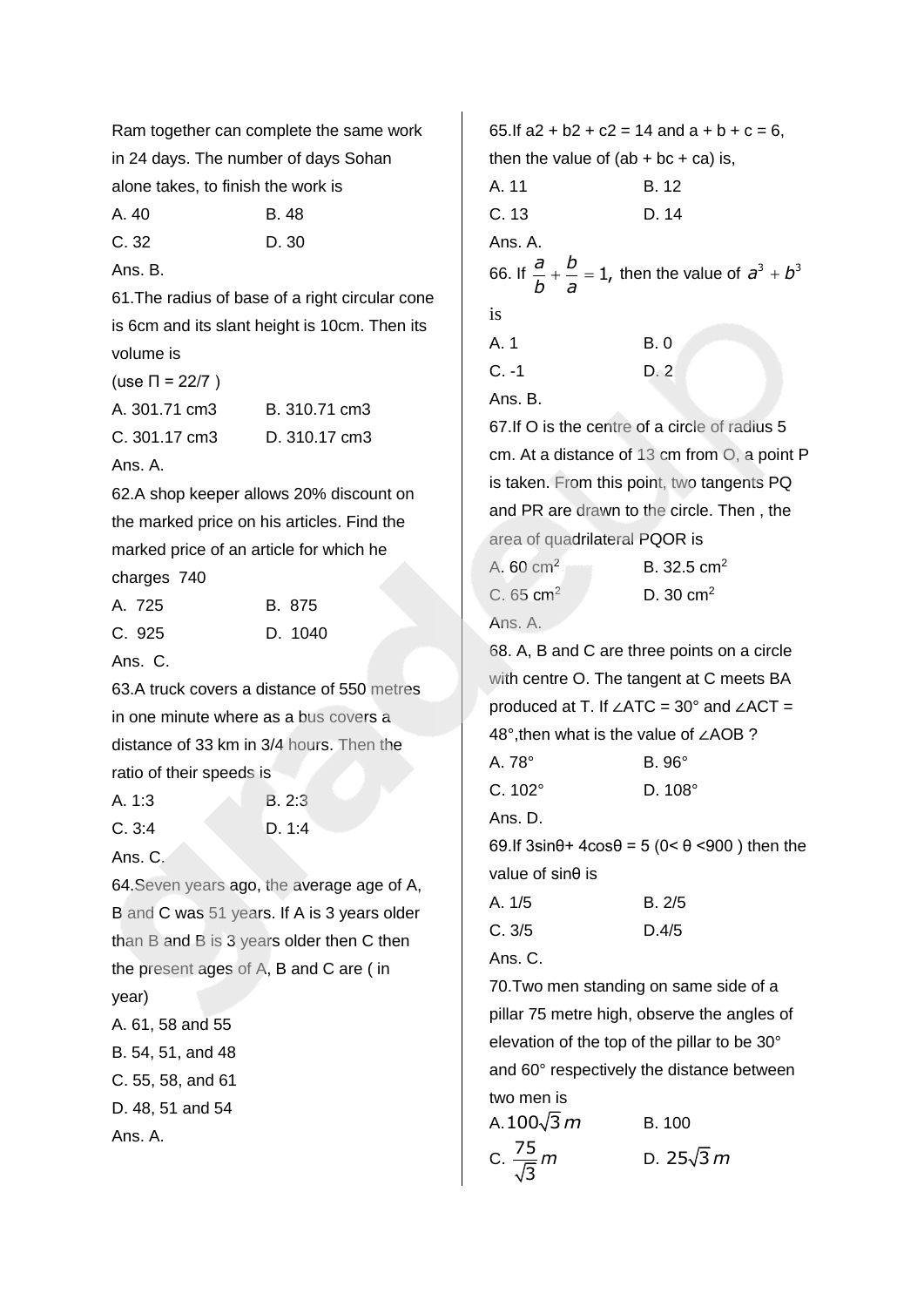#### Ans. A.

71.The difference between compound interest and simple interest on Rs. 5000 for 2 years at 8% per annum payable yearly is

- A. Rs.30 B. Rs.31
- C. Rs.33 D. Rs.32

Ans. D.

72.The given pie chart have shows the spendings of a country on various sports during a year. Study the graph and answer the following questions.



If the total amount spent on sports during the year was ₹ 15,000,000, the amount spent on cricket and hockey together was A. 6000000 B. 5000000

C. 3750000 D. 7500000

Ans. A.

73.The given pie chart have shows the spendings of a country on various sports during a year. Study the graph and answer the following questions.



If the total amount spent on sports during the year was ₹ 12,000,000 , how much was spent on basket ball ?

| A. 1250000 | B. 1000000 |
|------------|------------|
| C. 1200000 | D. 1500000 |

Ans. D.

74.The given pie chart have shows the spendings of a country on various sports during a year. Study the graph and answer the following questions.



The ratio of the total amount spent on football to that spent on hockey was

| B. 1:1 |
|--------|
|        |

| C. 15:1 | D.3:2 |
|---------|-------|
|         |       |

Ans. B.

75.The given pie chart have shows the spendings of a country on various sports during a year. Study the graph and answer the following questions.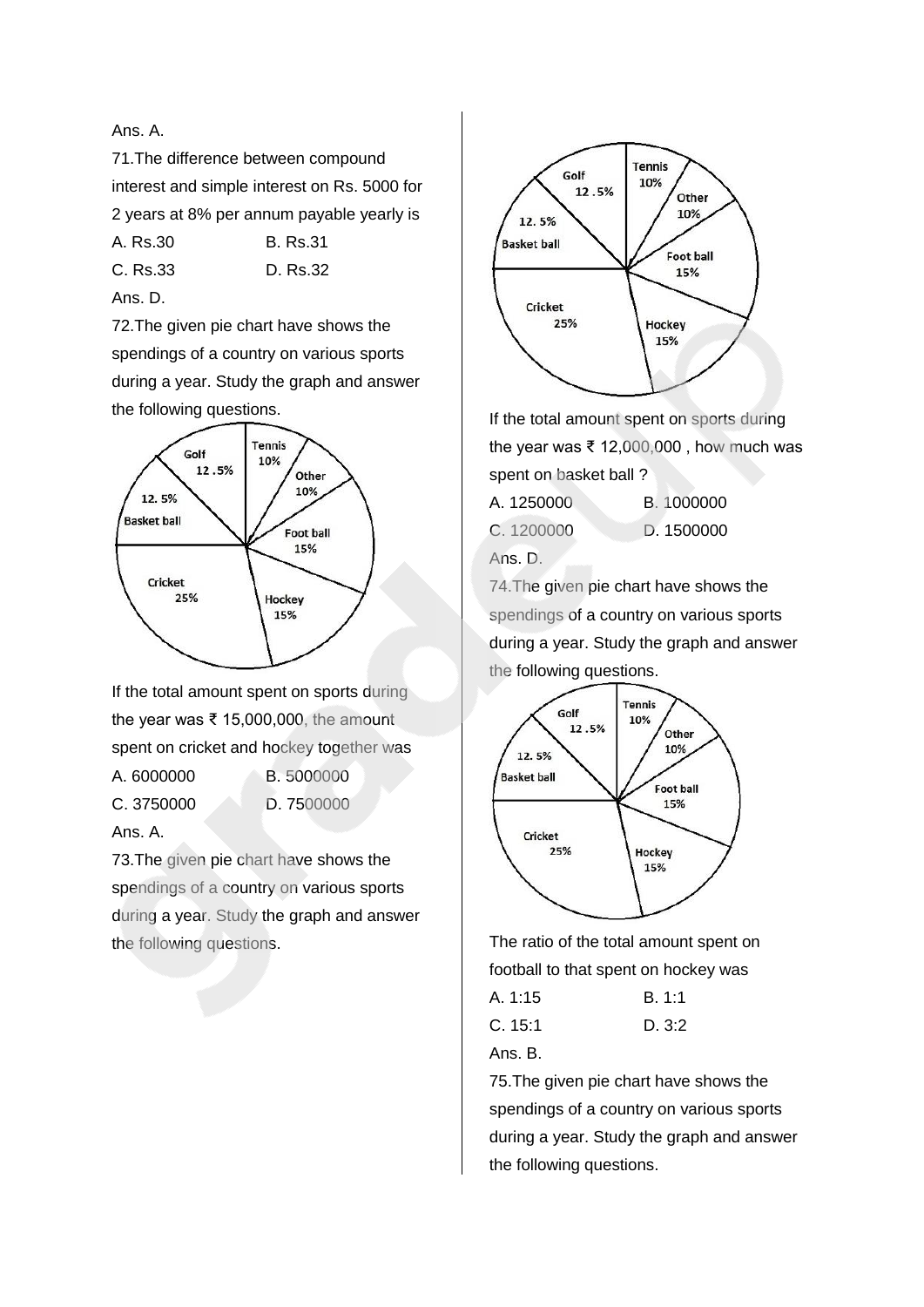

What is the central angle for the tennis .

| A. 36°       | $B.63^\circ$    |
|--------------|-----------------|
| C. 33°       | D. $66^{\circ}$ |
| $\mathbf{A}$ |                 |

Ans. A.

# **(English Comprehension)**

76.In the following question, out of the four alternatives, choose the word which best expresses the meaning of the given word and click the button corresponding to it. SYCOPHANT

| A. PSYCHE | <b>B. FLATTERER</b> |
|-----------|---------------------|
| C. CRITIC | D. SLAVE            |
| Ans. B.   |                     |

77.In the following question, out of the four alternatives, choose the word which is opposite in meaning to the given word and click the button corresponding to it. FORLORN

| A. JOYFUL   |
|-------------|
| C. FORTUNAT |

**B. LUCKY** 

Ans. A.

E. D. FREE

78.Four words are given, out of which only one word is spelt correctly. Choose the correctly spelt word and click the button corresponding to it.

| A. Separate | <b>B.</b> Saparate |
|-------------|--------------------|
| C. Saperate | D. Seperate        |
| Ans. B.     |                    |

79.In the following questions, one part of the sentence may have an error. Find out which part of the sentence has an error and click the button corresponding to it. If the sentence is free from error, click the "No error" option.

The book, being written (A) / in simple language, is suitable for children (B) / as it contains many good advices. (C) / No error (D)

| A. A    | B. B |
|---------|------|
| C.C     | D. D |
| Ans. C. |      |

80.In the following questions, one part of the sentence may have an error. Find out which part of the sentence has an error and click the button corresponding to it. If the sentence is free from error, click the "No error" option.

You are the man (A) / who have (B) / spoiled it (C) / No error (D)

| A. A | B.B  |
|------|------|
| C.C  | D. D |

Ans. B

81.In the following questions, one part of the sentence may have an error. Find out which part of the sentence has an error and click the button corresponding to it. If the sentence is free from error, click the "No error" option.

Everyday new inventions (A) / is make (B) / for the good of humanity (C) / No error (D) A. A B. B

C. C D. D

Ans. B

82.The sentences given with blanks are to be filled with an appropriate word(s). Four alternatives are suggested for each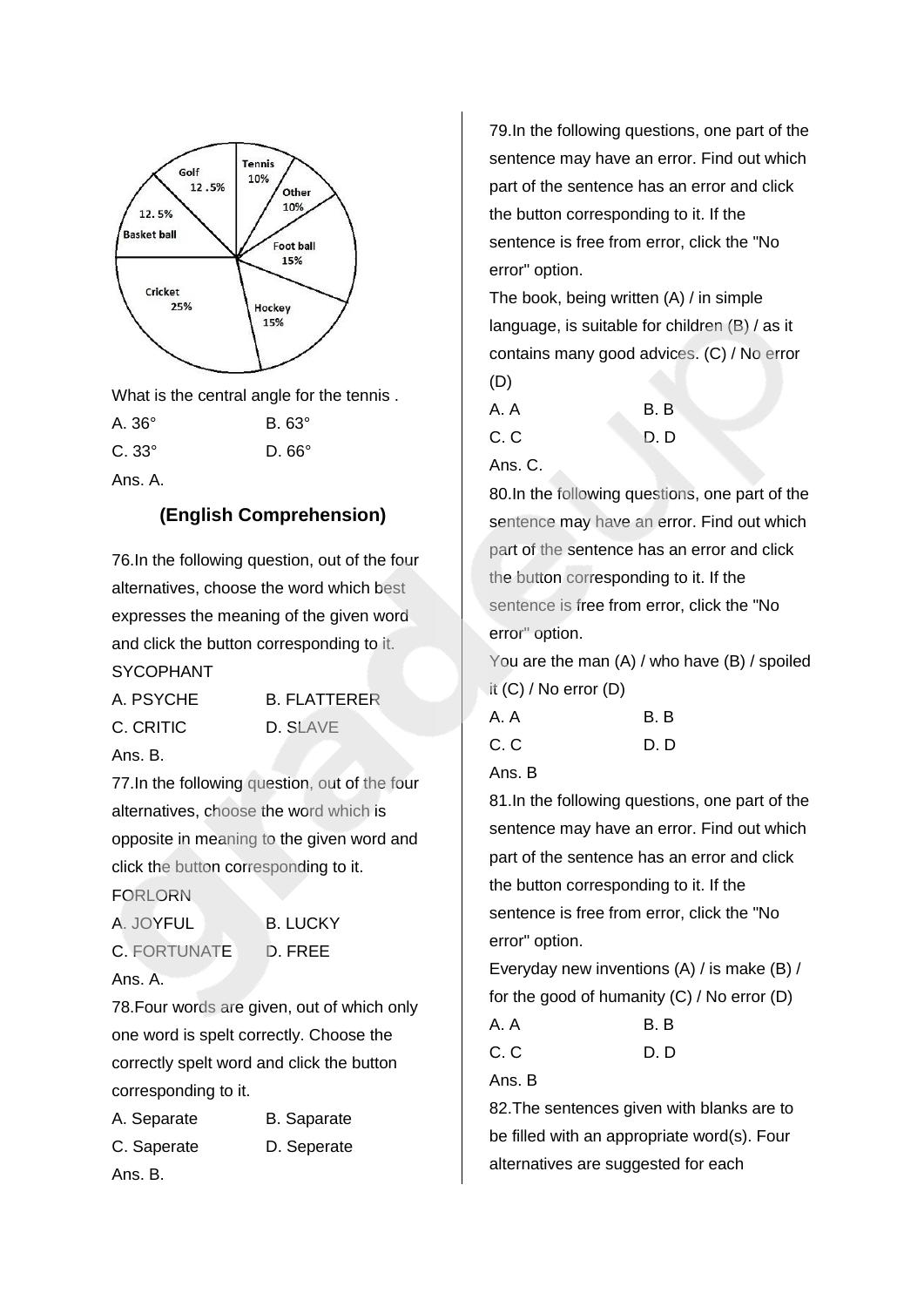question. For each question, choose the correct alternative and click the button corresponding to it.

The man was his deafness

A. rewarded for B. cured of

C. convicted by D. saved at Ans. B.

83.The sentences given with blanks are to be filled with an appropriate word(s). Four alternatives are suggested for each question. For each question, choose the correct alternative and click the button corresponding to it.

He is the talk  $\Box$ 

Ans. A.

A. of the town B. for the town C. about the town D. over the town

84.The sentences given with blanks are to be filled with an appropriate word(s). Four alternatives are suggested for each question. For each question, choose the correct alternative and click the button corresponding to it.

I very much like to see my old classmates.

A. can B. should C. would D. might Ans. C.

85.In each of the questions, four alternatives are given for the Idiom/Phrase. Choose the alternative which best expresses the meaning of the Idiom/Phrase and click the button corresponding to it.

Old head on young shoulders

- A. To be intelligent when old
- B. To be old and yet look young
- C. To be wise beyond his years

D. To be smarter with age Ans. C.

86.In each of the questions, four alternatives are given for the Idiom/Phrase. Choose the alternative which best expresses the meaning of the Idiom/Phrase and click the button corresponding to it.

A wild-goose chase

- A. A fruitful search
- B. A pointless search
- C. To search for a wild-goose
- D. A hunting expedition

Ans. B.

87.In each of the questions, four alternatives are given for the Idiom/Phrase. Choose the alternative which best expresses the meaning of the Idiom/Phrase and click the button corresponding to it.

Hard of hearing

A. To be disturbed B. To be confused

C. To be deaf D. To be dumb

Ans. C.

88.Out of the four alternatives, choose the one which can be substituted for the given words/sentences and click the button corresponding to it.

The art of delaying

A. Degeneration B. Inflation

C. Procrastination D. Regression Ans. C.

89.Out of the four alternatives, choose the one which can be substituted for the given words/sentences and click the button corresponding to it.

A doctor who specializes in the diseases of the eyes

A. Ophthalmologist B. Optimist

C. Optician D. Orthodontist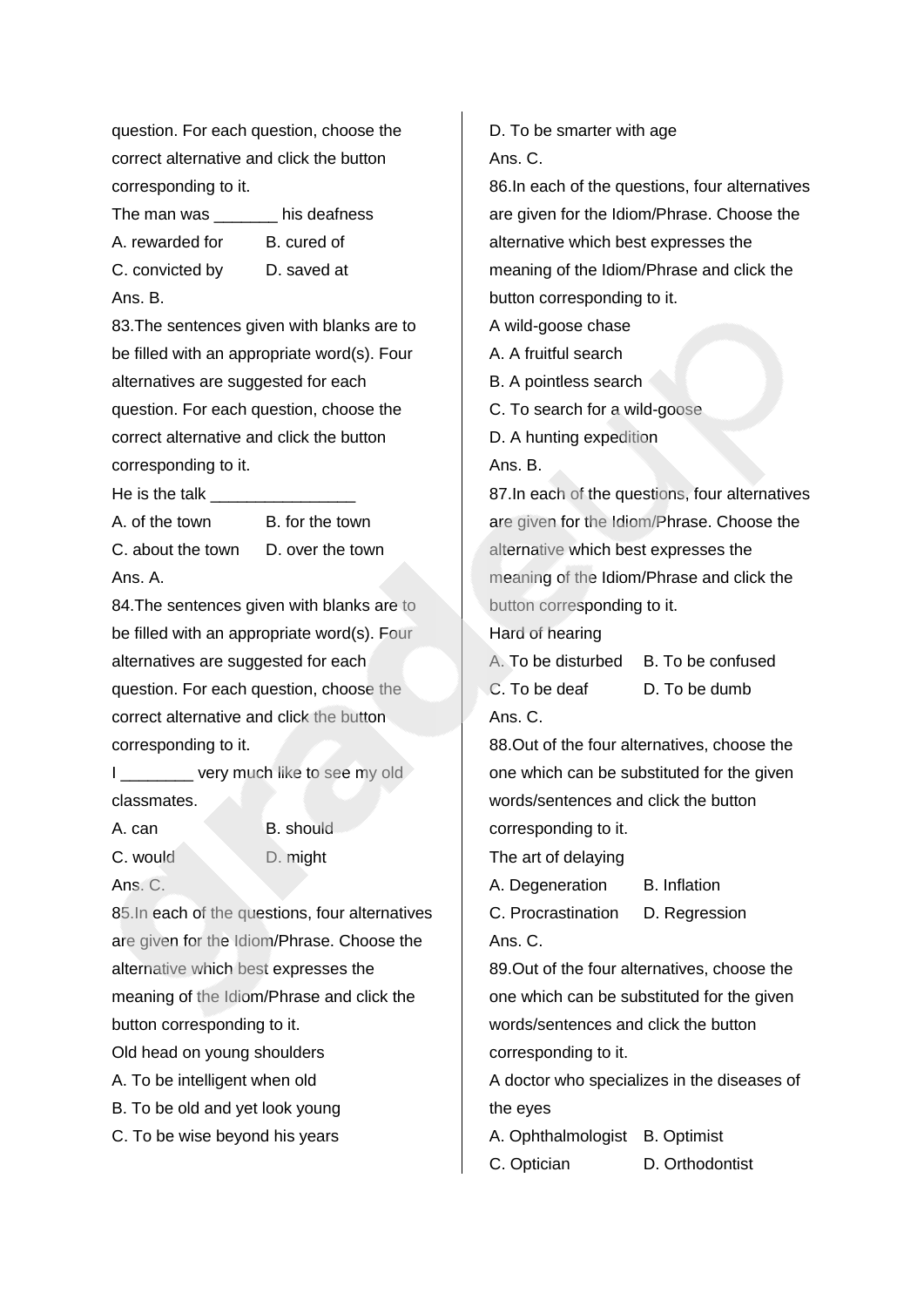#### Ans. A.

90.Out of the four alternatives, choose the one which can be substituted for the given words/sentences and click the button corresponding to it.

Person who eats too much

A. Cannibal B. Glutton

C. Obese D. Carnivorous

Ans. B.

91.A sentence/a part of the sentence is underlined. Four alternatives are given to the underlined part which will improve the sentence. Choose the correct alternative and click the button corresponding to it. In case no improvement is needed, click the button corresponding to "No improvement". The old woman invited the children to become a part in the celebration in her house

- A. to be apart
- B. to take part
- C. to take apart
- D. No improvement

Ans. B.

92.A sentence/a part of the sentence is underlined. Four alternatives are given to the underlined part which will improve the sentence. Choose the correct alternative and click the button corresponding to it. In case no improvement is needed, click the button corresponding to "No improvement". You are junior than me in age

A. to me in age. B. of me in age. C. to me at age. D. No improvement Ans. A.

93.A sentence/a part of the sentence is underlined. Four alternatives are given to the underlined part which will improve the sentence. Choose the correct alternative and click the button corresponding to it. In case no improvement is needed, click the button corresponding to "No improvement". Wealth is no doubts necessary for happiness in life.

A. was no doubt necessary B. is no doubt necessary

C. is no doubting necessary

D. No improvement

Ans. B.

94.A sentence/a part of the sentence is underlined. Four alternatives are given to the underlined part which will improve the sentence. Choose the correct alternative and click the button corresponding to it. In case no improvement is needed, click the button corresponding to "No improvement". Mumbai is larger than many other towns in India.

Ans. D.

A. large B. largest

C. big D. No improvement

95.A sentence/a part of the sentence is underlined. Four alternatives are given to the underlined part which will improve the sentence. Choose the correct alternative and click the button corresponding to it. In case no improvement is needed, click the button corresponding to "No improvement". All people want to be happy, do they?

A. don't they? B. are they?

C. didn't they? D. No improvement Ans. A.

96.*A passage is given with 5 questions following it. Read the passage carefully and choose the best answer to each out of the four alternatives and click the button*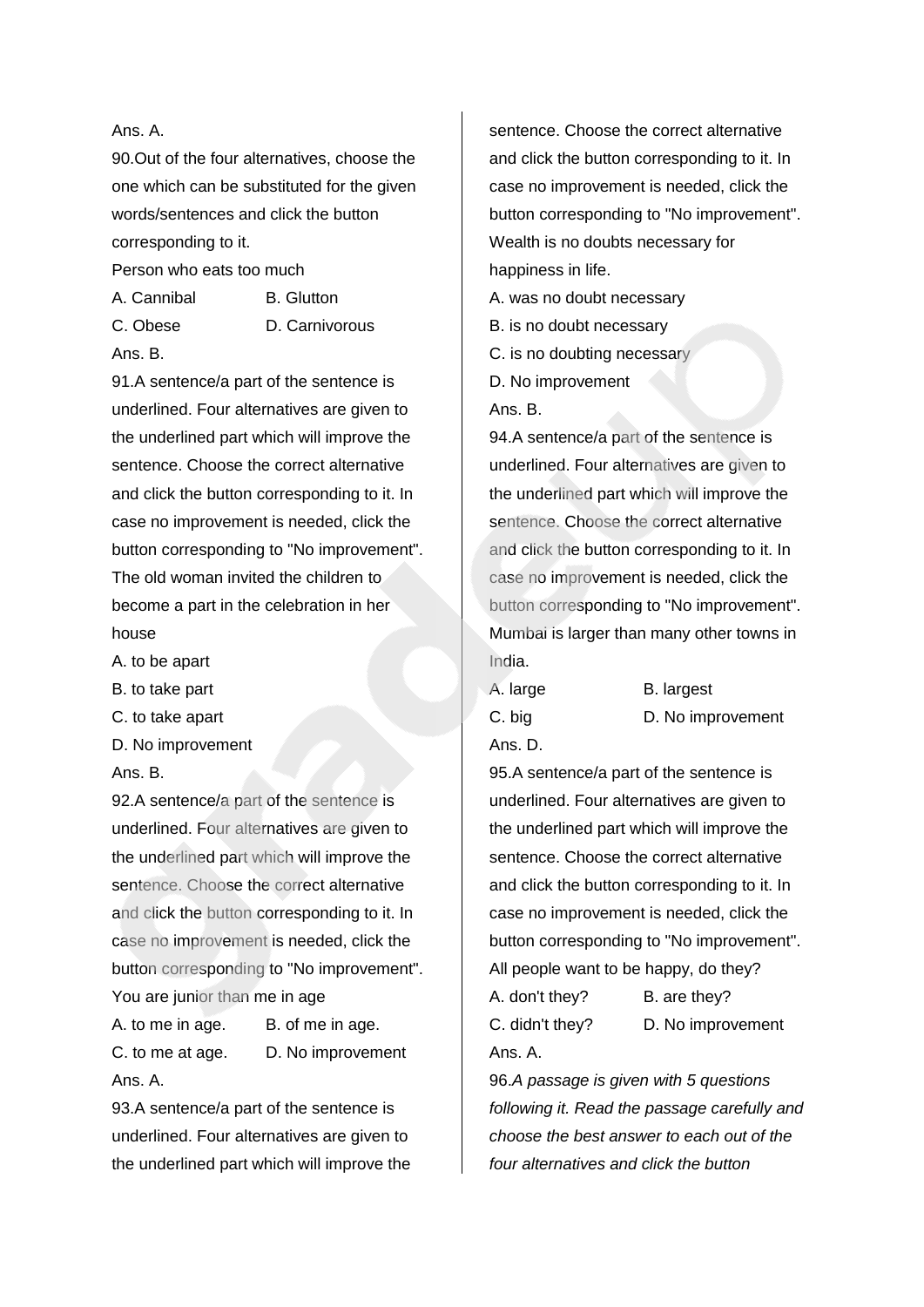#### *corresponding to it.*

Worry is a very common thing. Even children worry as much as grown up people. In his childhood, the writer used to fear that his parents would die suddenly at night. His fear and anxiety was just imaginary. When he was on the war front in Mesopotamia, the writer came to a certain conclusion on worrying. He was a subaltern officer. It was not his duty to plan future actions of war. He was there only to carry out what the superiors would decide. So it was useless to worry. When he took that stand he slept soundly without worry. Here, the writer had some real reason to worry. But he could get rid of it when he found it was useless to worry.

He followed the same principle when he was a prisoner of war and he was in Asiatic Turkey. There, too, he banished his worries because nothing of his future depended on himself. The future of the prisoners of war would depend on the various governments. Thus he was able to live there without much worry though he was a prisoner. But his deliberate suppression of worry during the war and as a prisoner did not wholly eradicate his worries. The fear had gone to his subconscious mind and remained there buried. After the war the writer was at home. But whenever a member of his family was absent he feared all sorts of mishap happening to him or her. Moreover, he had a recurring nightmare that he had become a prisoner of war and the war was not going to end. The worries without any real cause here were the manifestations of the fears that he had

banished deliberately earlier.

Why was the writer able to live in jail without much worry?

A. Because nothing of his future depended on himself

B. He was comfortable in jail

C. Because he was a prisoner of war D. Because worry is a common thing Ans. A.

97.*A passage is given with 5 questions following it. Read the passage carefully and choose the best answer to each out of the four alternatives and click the button corresponding to it.*

Worry is a very common thing. Even children worry as much as grown up people. In his childhood, the writer used to fear that his parents would die suddenly at night. His fear and anxiety was just imaginary. When he was on the war front in Mesopotamia, the writer came to a certain conclusion on worrying. He was a subaltern officer. It was not his duty to plan future actions of war. He was there only to carry out what the superiors would decide. So it was useless to worry. When he took that stand he slept soundly without worry. Here, the writer had some real reason to worry. But he could get rid of it when he found it was useless to worry.

He followed the same principle when he was a prisoner of war and he was in Asiatic Turkey. There, too, he banished his worries because nothing of his future depended on himself. The future of the prisoners of war would depend on the various governments. Thus he was able to live there without much worry though he was a prisoner.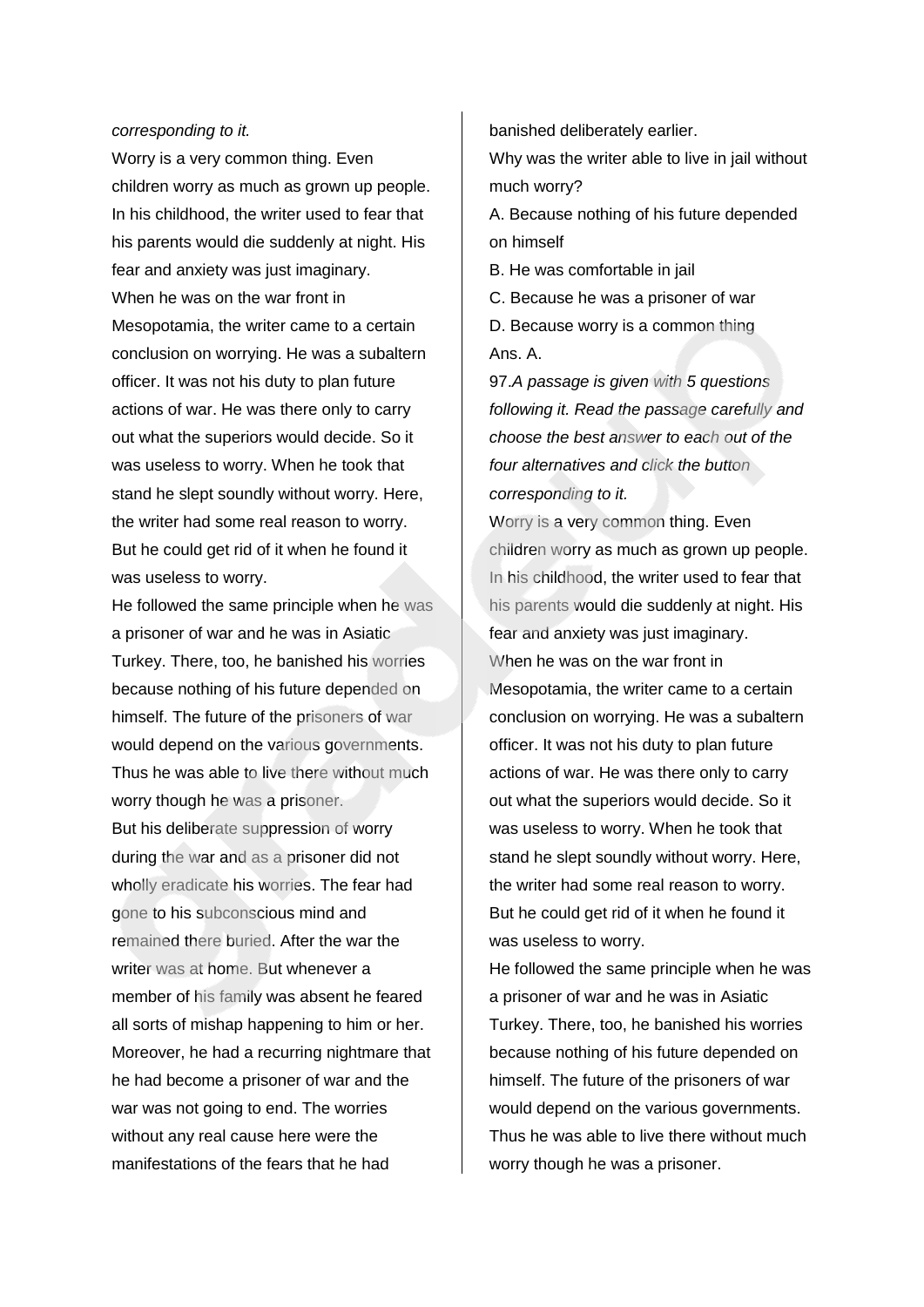But his deliberate suppression of worry during the war and as a prisoner did not wholly eradicate his worries. The fear had gone to his subconscious mind and remained there buried. After the war the writer was at home. But whenever a member of his family was absent he feared all sorts of mishap happening to him or her. Moreover, he had a recurring nightmare that he had become a prisoner of war and the war was not going to end. The worries without any real cause here were the manifestations of the fears that he had banished deliberately earlier.

What was the fear of the writer in his childhood?

A. That his parents might drive him out of home

B. That his parents would die suddenly at night

C. That he might fail in the examinations D. That he might be made a prisoner Ans. B.

98.*A passage is given with 5 questions following it. Read the passage carefully and choose the best answer to each out of the four alternatives and click the button corresponding to it.*

Worry is a very common thing. Even children worry as much as grown up people. In his childhood, the writer used to fear that his parents would die suddenly at night. His fear and anxiety was just imaginary.

When he was on the war front in Mesopotamia, the writer came to a certain conclusion on worrying. He was a subaltern officer. It was not his duty to plan future actions of war. He was there only to carry

out what the superiors would decide. So it was useless to worry. When he took that stand he slept soundly without worry. Here, the writer had some real reason to worry. But he could get rid of it when he found it was useless to worry.

He followed the same principle when he was a prisoner of war and he was in Asiatic Turkey. There, too, he banished his worries because nothing of his future depended on himself. The future of the prisoners of war would depend on the various governments. Thus he was able to live there without much worry though he was a prisoner. But his deliberate suppression of worry during the war and as a prisoner did not wholly eradicate his worries. The fear had gone to his subconscious mind and remained there buried. After the war the writer was at home. But whenever a member of his family was absent he feared all sorts of mishap happening to him or her. Moreover, he had a recurring nightmare that he had become a prisoner of war and the war was not going to end. The worries without any real cause here were the manifestations of the fears that he had banished deliberately earlier.

Where was the writer when he concluded that worry was useless?

A. The writer was in Asiatic Turkey

B. The writer was at home

C. The writer was on the war front in Mesopotamia

D. The writer was in prison Ans. C.

99.*A passage is given with 5 questions following it. Read the passage carefully and*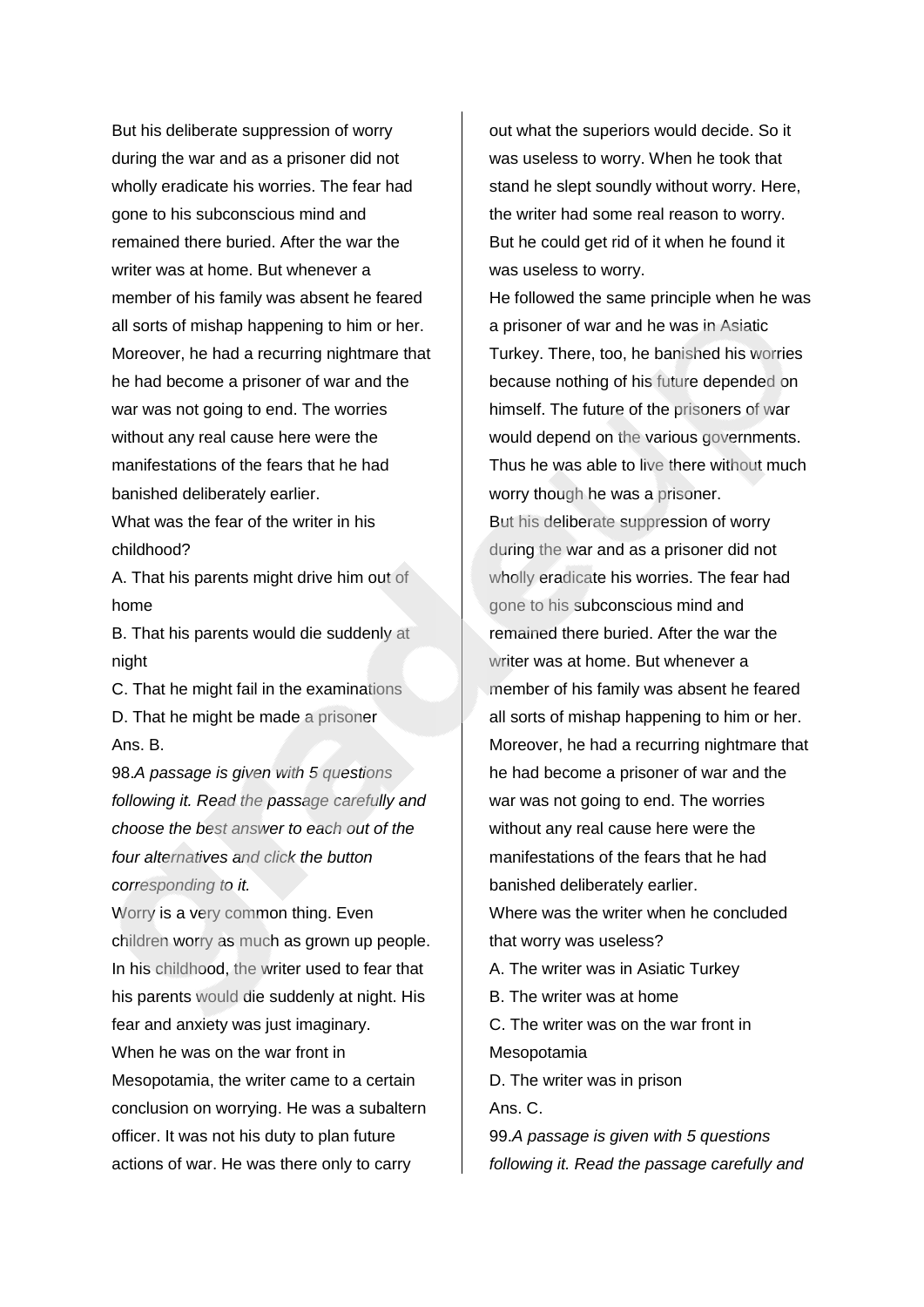# *choose the best answer to each out of the four alternatives and click the button corresponding to it.*

Worry is a very common thing. Even children worry as much as grown up people. In his childhood, the writer used to fear that his parents would die suddenly at night. His fear and anxiety was just imaginary. When he was on the war front in Mesopotamia, the writer came to a certain conclusion on worrying. He was a subaltern officer. It was not his duty to plan future actions of war. He was there only to carry out what the superiors would decide. So it was useless to worry. When he took that stand he slept soundly without worry. Here, the writer had some real reason to worry. But he could get rid of it when he found it was useless to worry.

He followed the same principle when he was a prisoner of war and he was in Asiatic Turkey. There, too, he banished his worries because nothing of his future depended on himself. The future of the prisoners of war would depend on the various governments. Thus he was able to live there without much worry though he was a prisoner. But his deliberate suppression of worry during the war and as a prisoner did not wholly eradicate his worries. The fear had gone to his subconscious mind and remained there buried. After the war the writer was at home. But whenever a member of his family was absent he feared all sorts of mishap happening to him or her. Moreover, he had a recurring nightmare that he had become a prisoner of war and the war was not going to end. The worries

without any real cause here were the manifestations of the fears that he had banished deliberately earlier. What was the recurring nightmare of the writer after the war was over? A. He dreamt that he was a prisoner in a war that was not going to be over B. He dreamt that his wife was in hospital C. He dreamt that a member of his family had a mishap D. He dreamt he was a prisoner of war in Asiatic Turkey Ans. A.

100.*A passage is given with 5 questions following it. Read the passage carefully and choose the best answer to each out of the four alternatives and click the button corresponding to it.*

Worry is a very common thing. Even children worry as much as grown up people. In his childhood, the writer used to fear that his parents would die suddenly at night. His fear and anxiety was just imaginary. When he was on the war front in Mesopotamia, the writer came to a certain conclusion on worrying. He was a subaltern officer. It was not his duty to plan future actions of war. He was there only to carry out what the superiors would decide. So it was useless to worry. When he took that stand he slept soundly without worry. Here, the writer had some real reason to worry. But he could get rid of it when he found it was useless to worry.

He followed the same principle when he was a prisoner of war and he was in Asiatic Turkey. There, too, he banished his worries because nothing of his future depended on